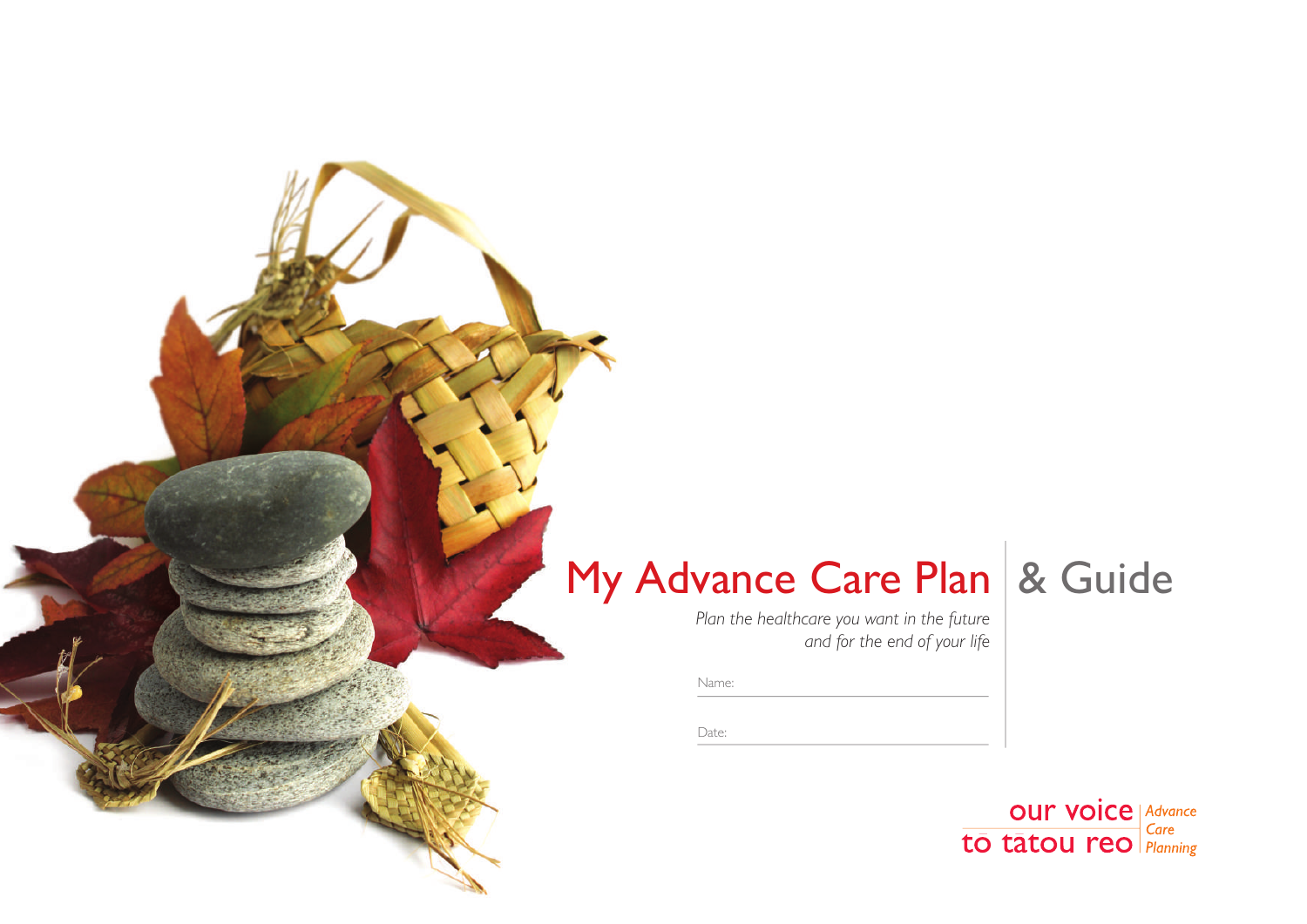The conversations you have with your whānau and loved ones in thinking about your advance care plan are important, even if you never write down an actual plan.

If you do complete an advance care plan, it needs to be shared with your healthcare team and anyone else you want to have access to it.

It is important your whānau and loved ones know you have a plan and where it is kept.

It is also important you review your plan on a regular basis – maybe every year around your birthday or some other significant date.

*The white spaces throughout this booklet are for your choices.*

As I work through this plan, these are the questions I have and the things I need to know:

#### **Contents**

| Section I: My Advance Care Plan                |                 |
|------------------------------------------------|-----------------|
| Section 2: What matters to me                  | $\mathcal{D}$   |
| Section 3: Why I'm making an Advance Care Plan | $\overline{4}$  |
| Section 4: How I make decisions                |                 |
| Section 5: When I am dying                     | 8               |
| Section 6: My treatment and care choices       | $\overline{10}$ |
| Section 7: After my death                      |                 |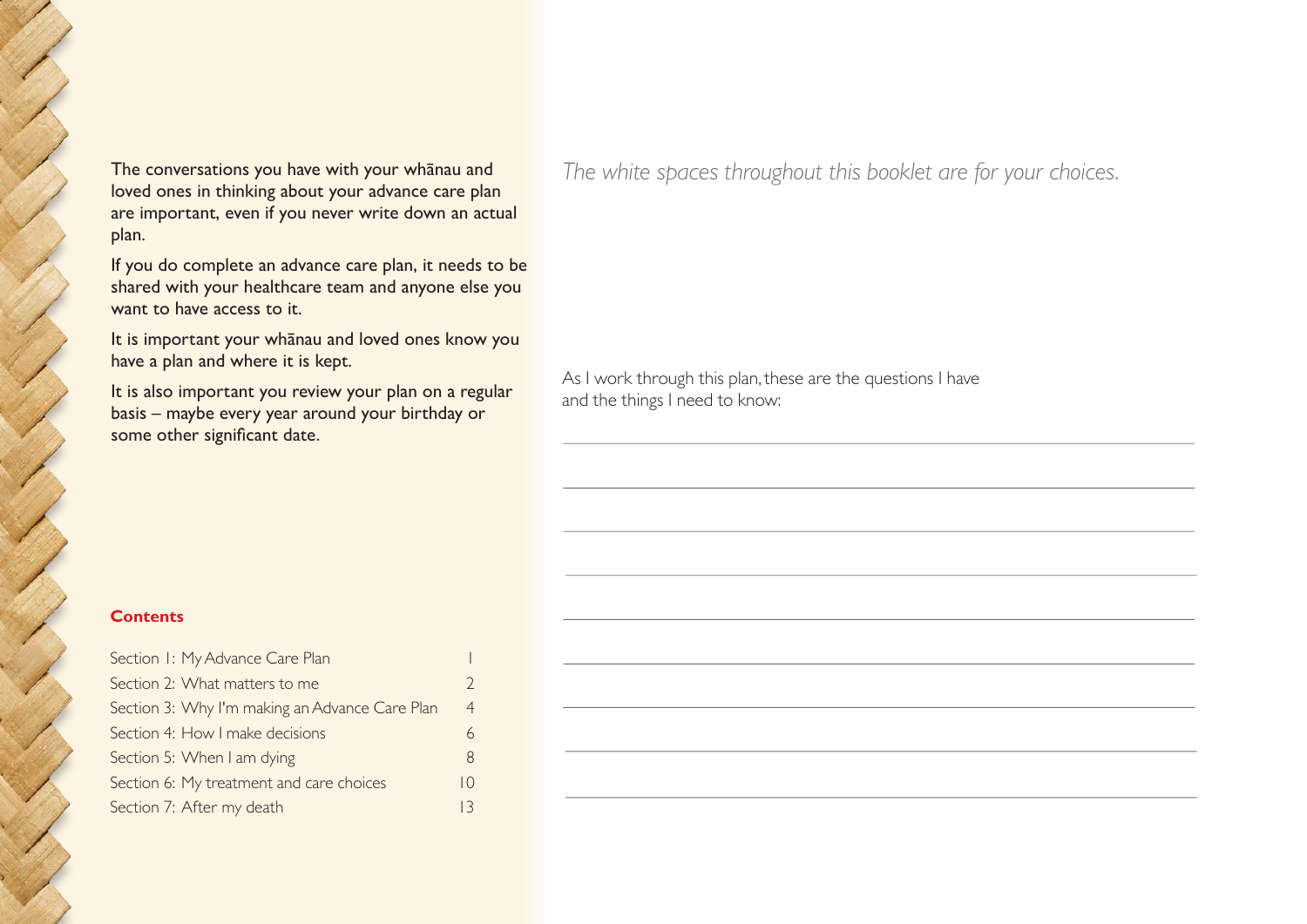# 1 **My Advance Care Plan**

#### An advance care plan describes what is important to you as well as the healthcare and treatments you want.

You and your healthcare team can work together to make an advance care plan. This plan will help the healthcare team caring for you, and your whānau and loved ones make decisions about your care if you can no longer tell them what you want.

This advance care plan is yours.

You can show it to anyone involved in your healthcare, and give a copy of it to your whānau and loved ones.

You can add to your plan as often as you like and change your decisions at any time. It is important to share any changes you make with the people who have a copy of your plan.

You do not need to complete every section. Complete only the parts you want.

This guide will help you think and talk about:

- what is important to you now
- how you like to make decisions
- what care and treatment you would like in the future
- what is important to you after your death.

This is my advance care plan and contains my choices. Please follow this plan if I am unable to tell you what I want.

| Last Name:     | First Name: |
|----------------|-------------|
| Date of birth: | NHI:        |
| Address:       |             |
|                |             |
| Phone:         | Mobile:     |

*Or attach patient label if you have one.*

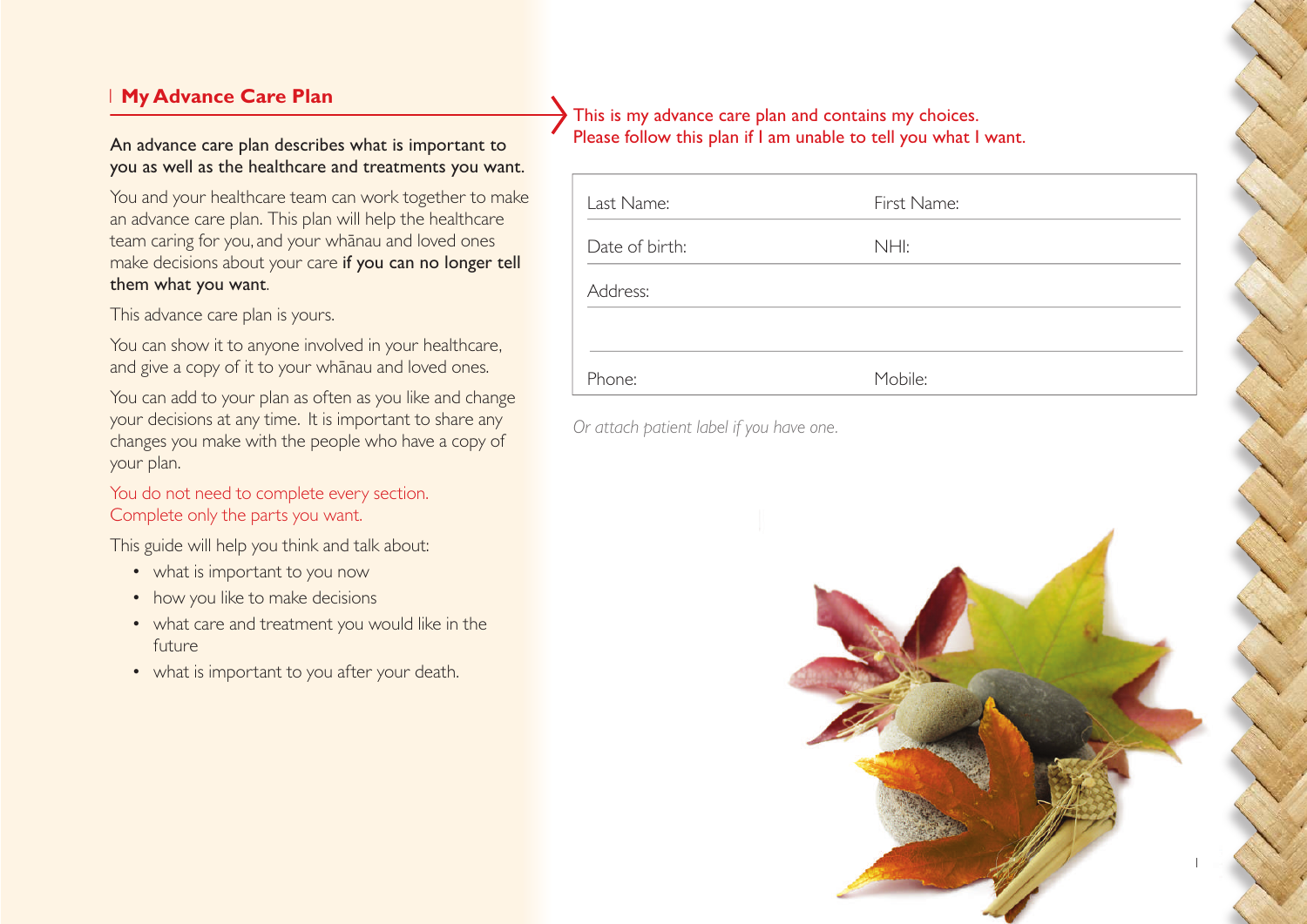#### 2 **What matters to me**

Here are some questions to help you work out what matters to you:

- What makes you happy?
- What brings you pleasure and joy?
- How do you like to spend your time?
- What are your hobbies and interests?
- Are there routines you really like? *for example, how do you like to start or end your day?*
- What makes each day meaningful?
- Who do you like spending time with?
- Do you have cultural, religious, spiritual rituals or beliefs ?

Here are some other things that might be important or meaningful to you:

- being able to talk to and be close to people
- being aware of who and where you are
- being able to feel the love and concern of others
- being able to live a life that is meaningful
- being close to a pet
- being able to attend to your spirituality or religion
- being part of your culture
- being able to contribute to society
- being hugged or having your hand held
- being able to walk and/or move around by yourself.

This is what I want my whānau and loved ones and healthcare team to know about who I am and what matters to me:

My cultural, religious and spiritual values, rituals and beliefs:

To honour these beliefs I want my whānau, loved ones and healthcare team to: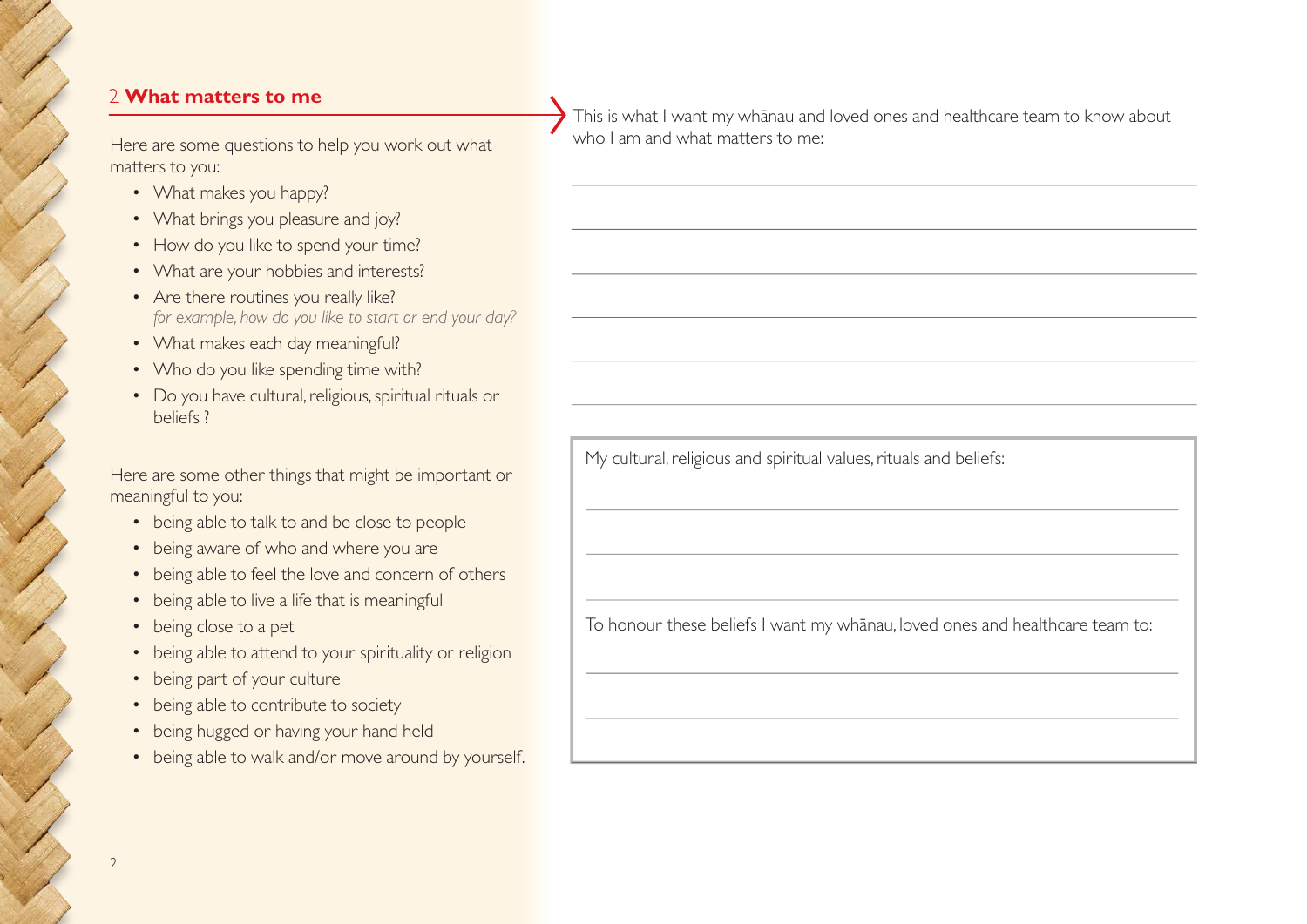# 2 **What worries me**

Are there things that worry you when you think of your future?

For example, do you worry about:

- how your health might affect your future plans
- how your health might affect your loved ones
- where you will be cared for
- how you will manage pain if it occurs
- being unable to communicate
- being a burden
- going into care
- dying alone
- how your whanau and loved ones will manage without you
- being stuck in bed
- your whānau or loved ones over-riding your wishes
- a clash between traditional and modern cultural ways
- finances?



This is what I want my whānau, loved ones and healthcare team to know about what worries me.

I worry about:

my loved ones because:

 $\bigcirc$  suffering. To me this means:

not being able to talk or communicate.

 $\bigcap$  not doing things such as:

other things that worry me are:

 $\bigcirc$  nothing worries me.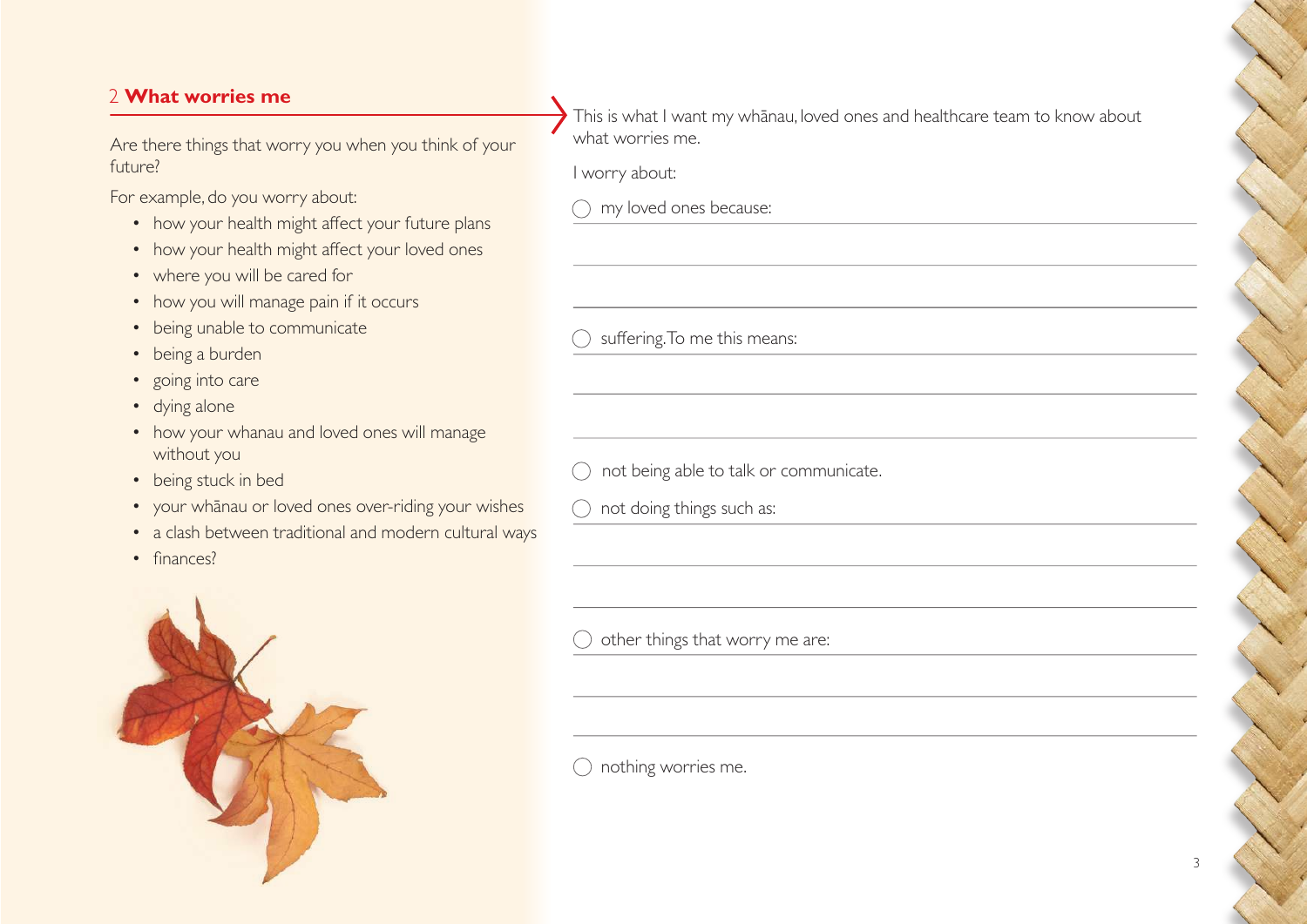# 3 **Why I'm making an Advance Care Plan**

Some things to think about:

- What illnesses have your whānau and family had, and could that happen to you?
- Does your health stop you doing some day-to-day activities?
- Do you have any health conditions you are getting care or treatment for?

To understand what impact your current and future health might have talk to your doctor or healthcare team.

You may need to discuss the following: Could your illness change:

• how you live your life

4

- how independent you are
- what you need to plan for?

What might your illness mean for the people who may need to care for you?

This is why I am making my advance care plan:

I am well.

 $\bigcirc$  I am receiving care and treatment for the following:

I understand this may happen to my health in the future: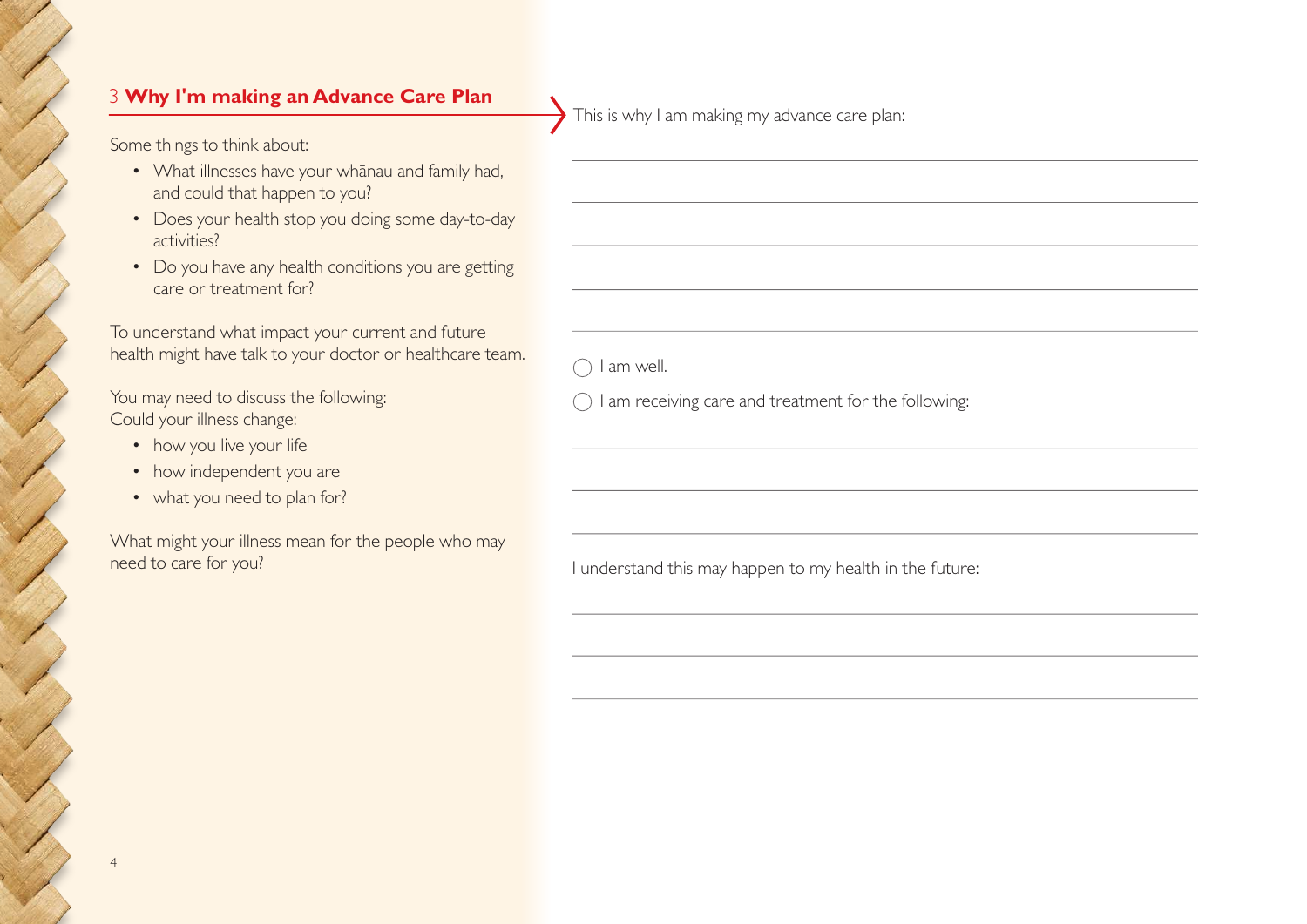# 3 **Why I'm making an Advance Care Plan** Facing my future makes me think about: Facing my future makes me feel: If my time were limited my priorities would be:

5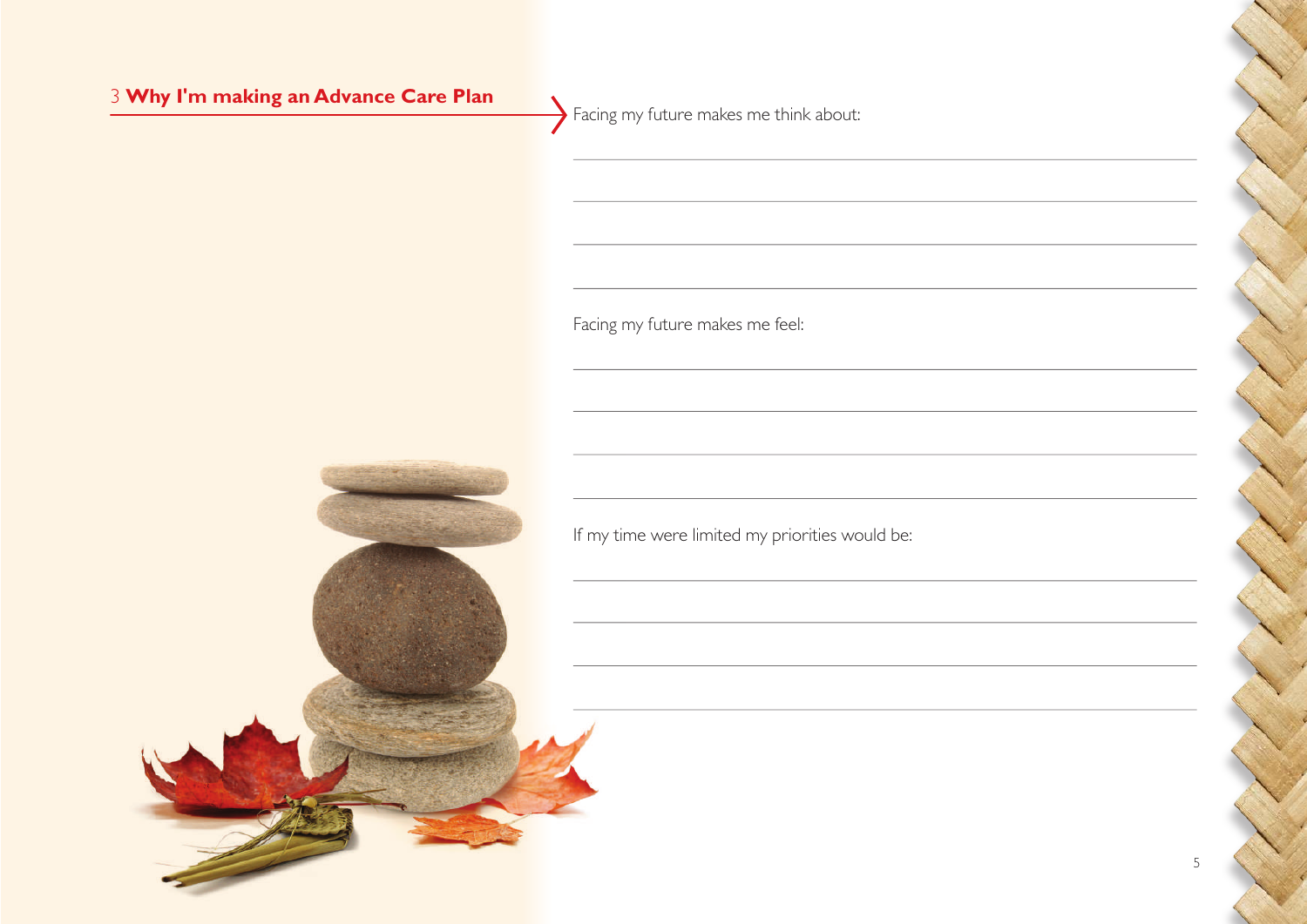# 4 **How I make decisions**

Think about the decisions you might need to make about your health.

#### Think about how you like to make decisions.

Do you need time? Do you like lots of information and options or do you prefer to let others decide?

Sometimes you might be faced with having to make a healthcare decision in a crisis (such as an accident or when you are really sick). This can be made easier for you if you have already thought about how you like to make decisions and who you want involved.

#### Who can make decisions on your behalf when you are unable to?

If you are too unwell to speak for yourself others will need to help make the decisions for you. Talk to them about what matters to you and what you want *or* don't want to happen while you still can.

If you want a person to have the power to make decisions for you, consider appointing them as your enduring power of attorney for personal care and welfare (EPOA). This means they can be involved in most decisions about your care. This person will not make decisions for you unless you can no longer decide for yourself.

For more information, contact the Citizens Advice Bureau, a solicitor or the Public Trust.

These scales might help you think about how you like to make decisions and how you prefer your medical information is shared. *Mark along the scale what you would want:*

# I like to know... only the basics  $\overline{a}$  all the details about my condition and my treatment As doctors treat me, I would like... my doctors to do  $\sim$  0 0 0 0  $\sim$  1 to have a say what they think best  $\begin{array}{ccc} & \vee & \vee & \vee & \vee & \vdots \\ \end{array}$  in every decision If I had an illness that was going to shorten my life, I prefer to... know my doctor's  $\begin{array}{ccc} \hline \end{array}$   $\begin{array}{ccc} \hline \end{array}$   $\begin{array}{ccc} \hline \end{array}$   $\begin{array}{ccc} \hline \end{array}$   $\begin{array}{ccc} \hline \end{array}$   $\begin{array}{ccc} \hline \end{array}$   $\begin{array}{ccc} \hline \end{array}$   $\begin{array}{ccc} \hline \end{array}$   $\begin{array}{ccc} \hline \end{array}$   $\begin{array}{ccc} \hline \end{array}$   $\begin{array}{ccc} \hline \end{array}$   $\begin{array}{$ best estimate for how  $\begin{pmatrix} 0 & 0 & 0 \\ 0 & 0 & 0 \\ 0 & 0 & 0 \end{pmatrix}$  quickly it is likely long I have to live the state of the progress of the progress How involved do you want your loved ones to be? I want them to do  $\sim$  and  $\sim$  and  $\sim$  and  $\sim$  in I want them to do exactly as I have said,  $\begin{array}{ccc} \circ & \circ & \circ \\ \circ & \circ & \circ \end{array}$  what brings them even if it makes peace, even if it them uncomfortable  $\parallel$  and  $\parallel$  goes against what I have said When it comes to sharing information... I don't want my I am comfortable loved ones to know  $\begin{pmatrix} 0 & 0 & 0 \\ 0 & 0 & 0 \\ 0 & 0 & 0 \end{pmatrix}$  with my loved ones anything about knowing everything my health about my health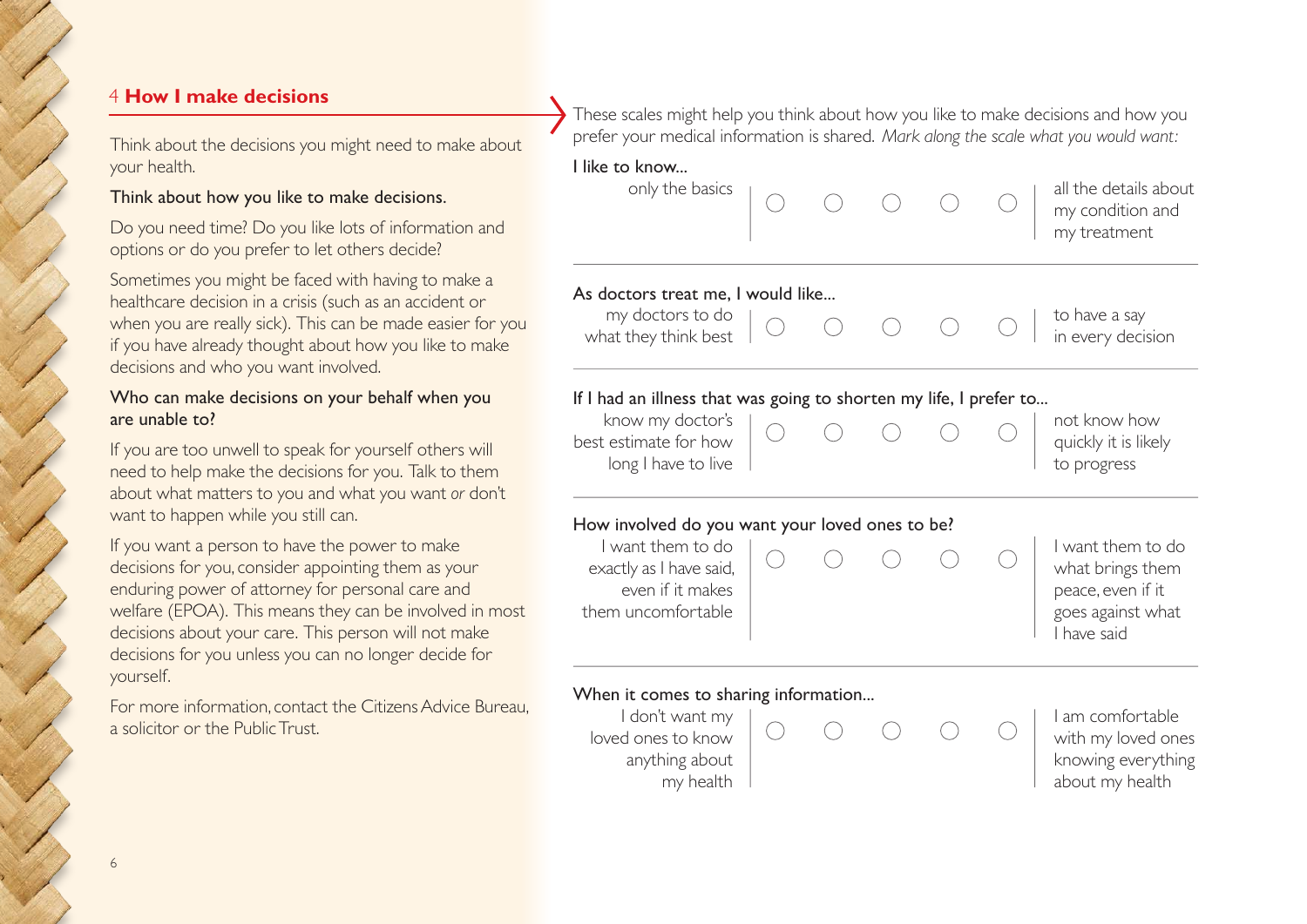# 4 **If I am unable to make decisions**

If you appoint an enduring power of attorney for personal care and welfare, include them in any discussions about your future care and treatment options.

Talk them through your advance care plan and give them a copy.

If you do not have an enduring power of attorney, it is a good idea to name someone to help your healthcare team make the best decisions for you.

Talk to this person about what is important to you and how you feel.

### For both your enduring power of attorney for personal care and welfare or your nominated person choose someone who:

- knows you well
- cares about what is important to you
- helps you without taking over
- listens to you and is respectful
- will tell people about your wishes and try to make sure they happen.



When I am unable to make decisions, I would prefer them to be made like this:

 $\bigcirc$  I want my enduring power of attorney for personal care and welfare to make decisions using the information in this advance care plan.

My EPOA's name is:

Relationship to me: Phone:

*Or* 

 $\bigcirc$  I don't have an enduring power of attorney.

Using the information in this advance care plan, the following person will help my healthcare team make the best decisions for me.

Name: Relationship to me: Phone:

In addition, the following people know me well and understand what is important to me. I would like them included in discussions about my care and treatment.

| Name:               |        |
|---------------------|--------|
| Relationship to me: | Phone: |
| Name:               |        |
| Relationship to me: | Phone: |
| Name:               |        |
| Relationship to me: | Phone: |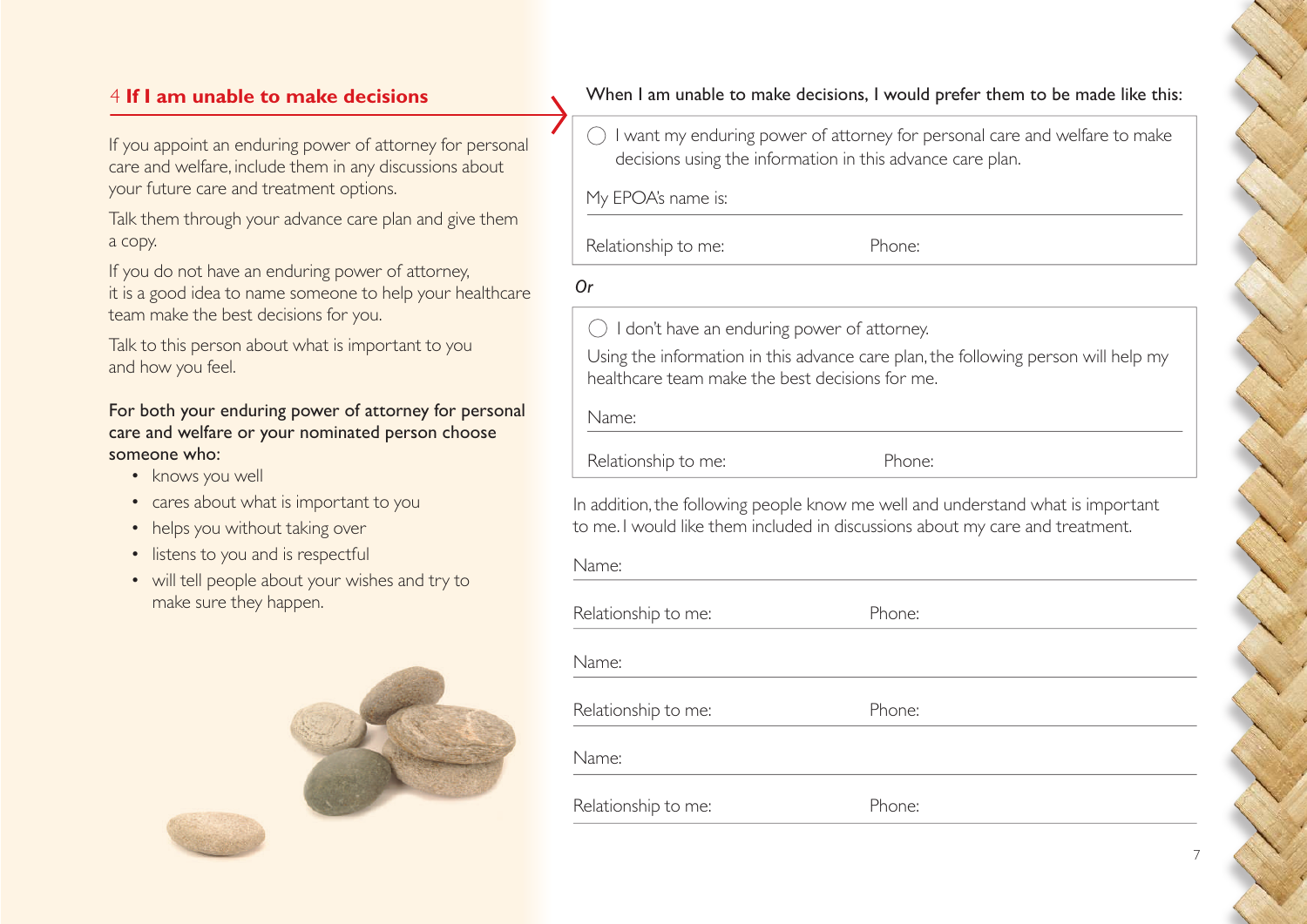# 5 **When I am dying**

When you are dying you will be made comfortable.

The dying process is diferent for everyone and will be afected by your age, general health or illnesses and can happen very quickly or it may take several days.

For example, you might need:

- pain-relieving medicines and treatments
- medication to ease breathing difficulties
- medication to manage nausea.

Consider what quality of life may mean to you at this stage of your life:

- being aware and thinking for yourself
- communicating with the people who are important to you
- something else?

What do you think will be important to you when you are dying:

- What would your ideal death look like?
- When you think about dying, what situations worry you?
- Who do you want with you as you die?
- When you are nearing death, what do you want or not want?
- What kind of spiritual care do you want at the end of your life?

As I am dying, my quality of life means:

Other details I would like you to know:

I understand that when I am dying my comfort and dignity will always be looked after.

This will include food and drink if I am able to have them.

In addition, I would like you to:

- Let the people who are important to me be with me.
- Take out things, like tubes, that don't add to my comfort.
- Stop medications and treatments that don't add to my comfort.
- $\bigcirc$  Attend to my religious, cultural and/or spiritual needs, as I described in section 2.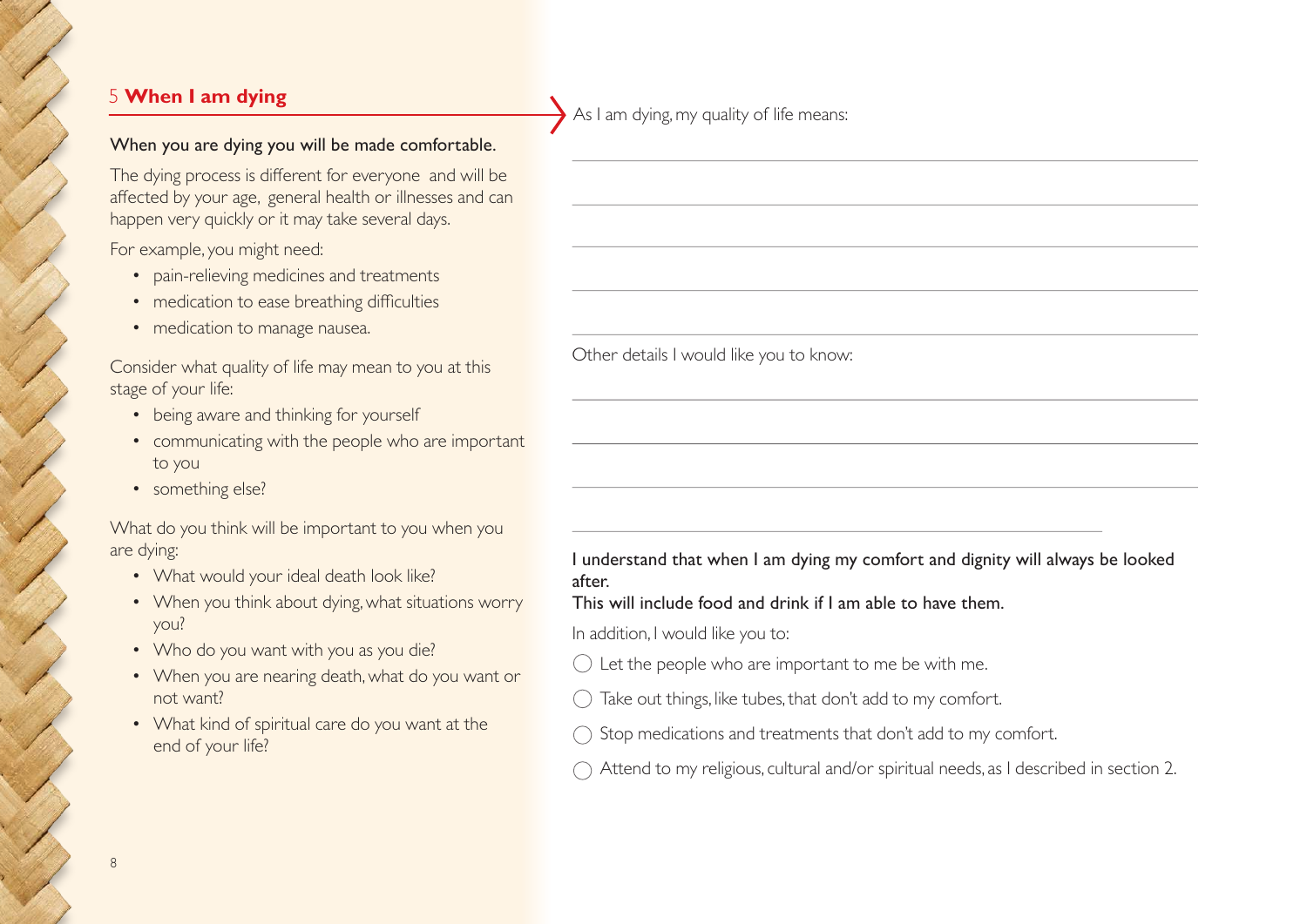# 5 **When I am dying**

#### Where would you like to spend your last few weeks or days?

• What would be needed for this to happen?

Who should be contacted when you are dying?

- Where do you keep their contact details?
- Who knows to do this for you?

If your condition meant you couldn't be cared for in your preferred place, where else might you like to be?

What things would be important? *For example, having my loved ones around, maintaining my privacy, etc.*

The place I die is important to me:  $\bigcirc$  Yes  $\bigcirc$  No

When I am dying I would prefer to be cared for:

at home, which for me is:

- $\bigcap$  in hospital
- $\bigcirc$  in a hospital level care facility (residential care)
- $\bigcap$  in hospice
- $\bigcirc$  I don't mind where I am cared for
- Other details I would like you to know: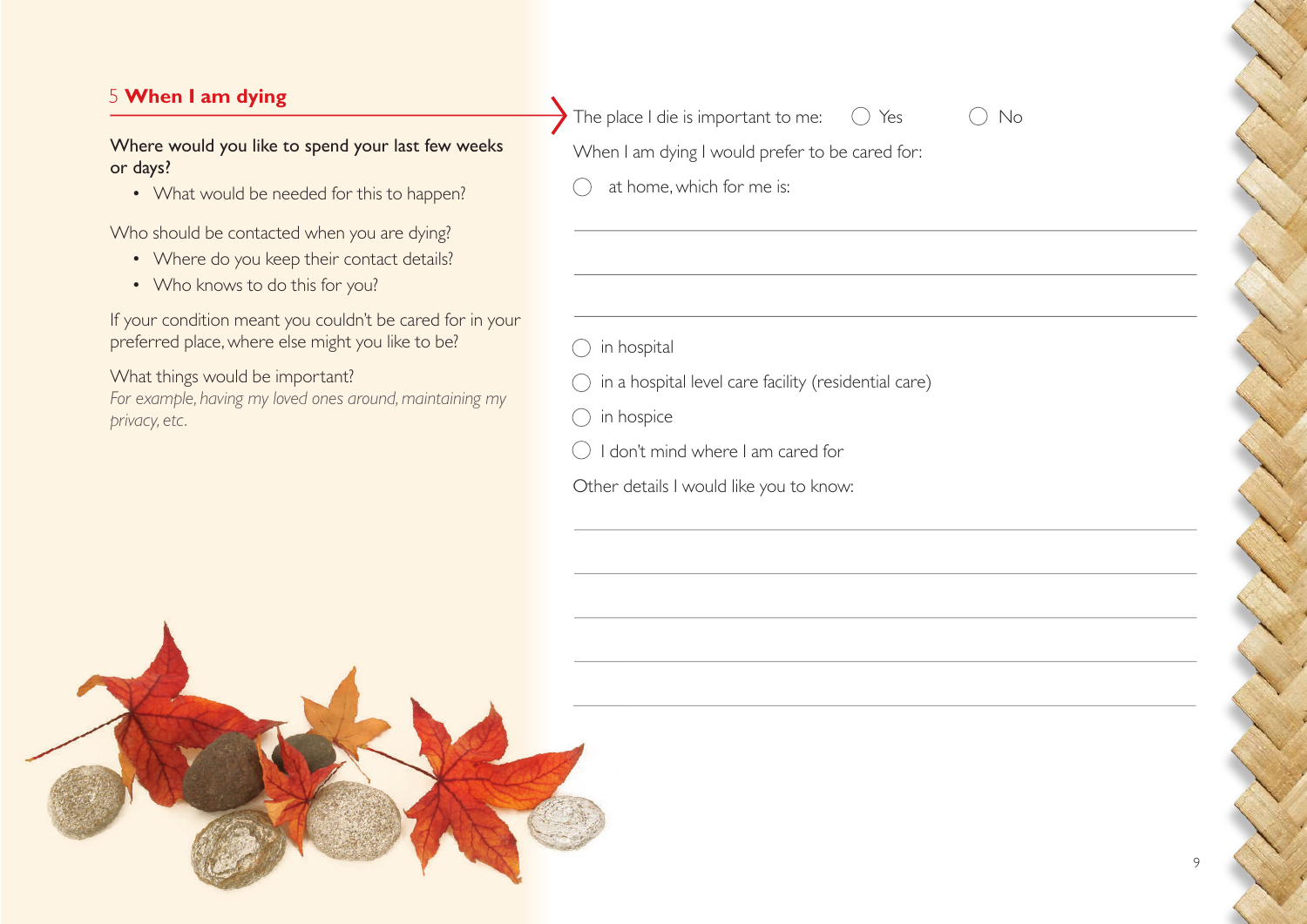# 6 **My treatment and care choices**

#### *This section is best completed with help from a doctor, nurse or specialist.*

There are medical procedures that keep you alive or delay death. These may include resuscitation (CPR), life support, getting food and drink through a tube, and kidney dialysis.

Sometimes treatments can be both helpful and harmful.

They may keep you alive, but not conscious, or make you a bit better for a short time, but cause you pain.

You need to decide if this is what you want. Your healthcare team will only offer treatments that you will benefit from, this includes the offer of CPR

Think about what is important to you.

For example, quality of life (how good your life is) or quantity of life (how long your life is)?

Are there circumstances in which you would want to stop being kept alive and be made comfortable so you can have a natural death?

If I am seriously ill and I am unable to make decisions for myself, the following best describes the care I would like to receive. I understand this does not require the healthcare team to provide treatments which will not be of benefit to me.

Seriously ill to me means:

#### *Choose only ONE of these five options.*



 $\bigcap$  YES  $\bigcap$  NO  $\bigcap$  I will let my doctor decide at the time.

I would like my treatment to focus on quality of life. If my health deteriorated I would like to be assessed and given any tests and treatments that may help me to recover and regain **7** my quality of life, but I DO NOT WANT TO BE RESUSCITATED. For me, quality of life is:

I would like to receive only those treatments which look after my **3** comfort and dignity rather than treatments which try to prolong my life. I DO NOT WANT TO BE RESUSCITATED.

I cannot decide at this point. I would like the healthcare team caring for me to make decisions on my behalf at the time, taking into account what matters to me and in close consultation with the people I have listed in Section 4.

None of these represent my wishes. What I want is recorded in my Advance Directive on page 11.

choose Option Number: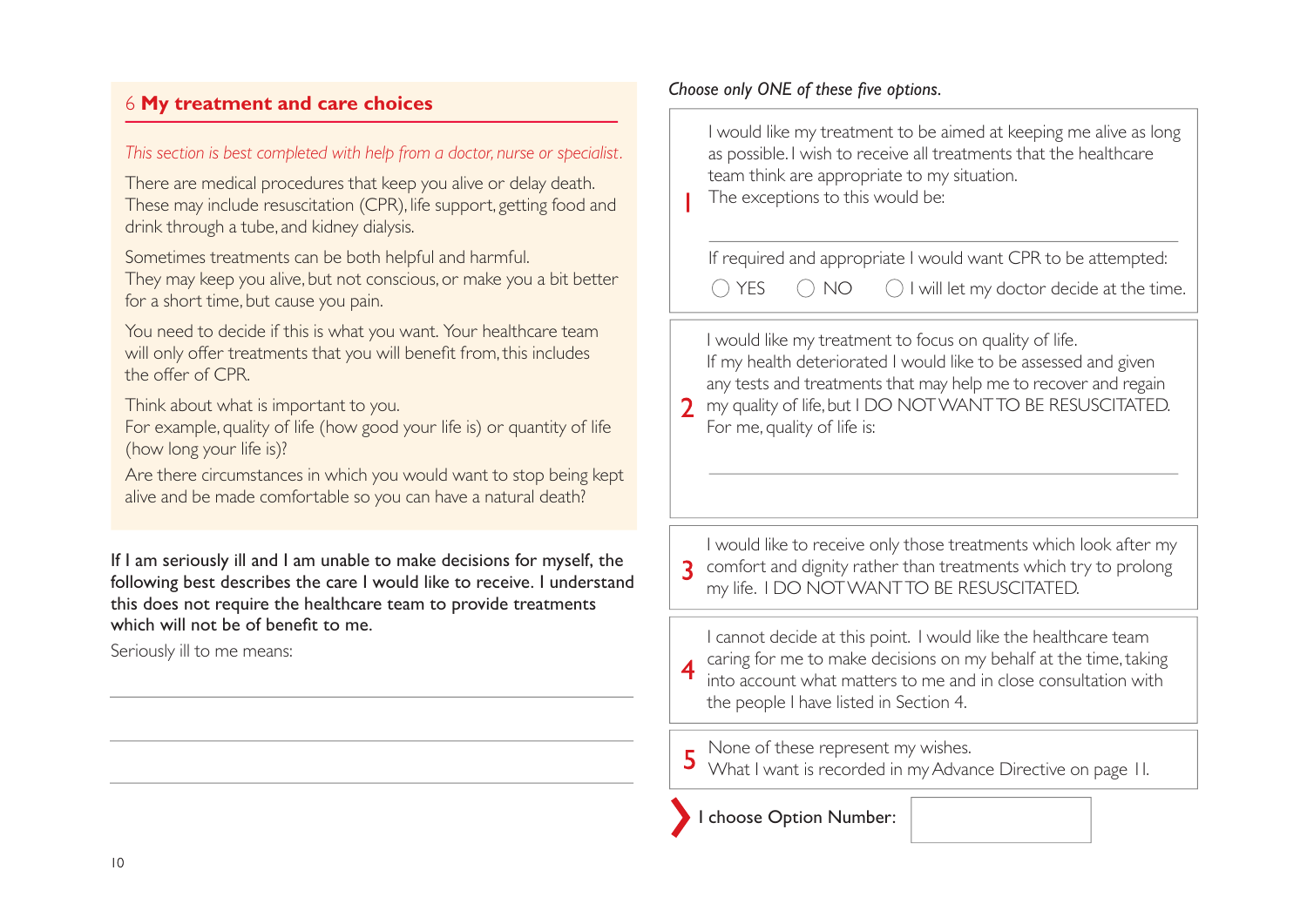# 6 **My Advance Directive**

*If you have treatment and care preferences for specific circumstances or you want an advance directive please write the details below.*

An advance directive is a way of choosing beforehand specific treatments you would or would not want in diferent circumstances if you were no longer able to speak for yourself.

If you can't speak for yourself, it is the responsibility of your healthcare team to apply your advance care plan and any advance directive. When applying the advance directive, they must be confident that you:

(1) fully understood what you were asking for,

(2) were free from influence or duress from someone else, and

(3) meant this to apply to the current situation.

| In the following circumstances:                       | I would like my care to focus on: | I would accept the following<br>treatments: | I would wish to refuse or stop the<br>following treatment: |
|-------------------------------------------------------|-----------------------------------|---------------------------------------------|------------------------------------------------------------|
| Example: Severe stroke, unable to<br>recognise anyone | Example: Allowing a natural death | Example: Comfort measures                   | Example: Artificial feeding                                |
|                                                       |                                   |                                             |                                                            |
|                                                       |                                   |                                             |                                                            |
|                                                       |                                   |                                             |                                                            |
|                                                       |                                   |                                             |                                                            |
|                                                       |                                   |                                             |                                                            |
|                                                       |                                   |                                             |                                                            |
|                                                       |                                   |                                             |                                                            |
|                                                       |                                   |                                             |                                                            |

 $\bigcirc$  If I have left this section blank, I am happy with the choice I made on the previous page and have no other preferences.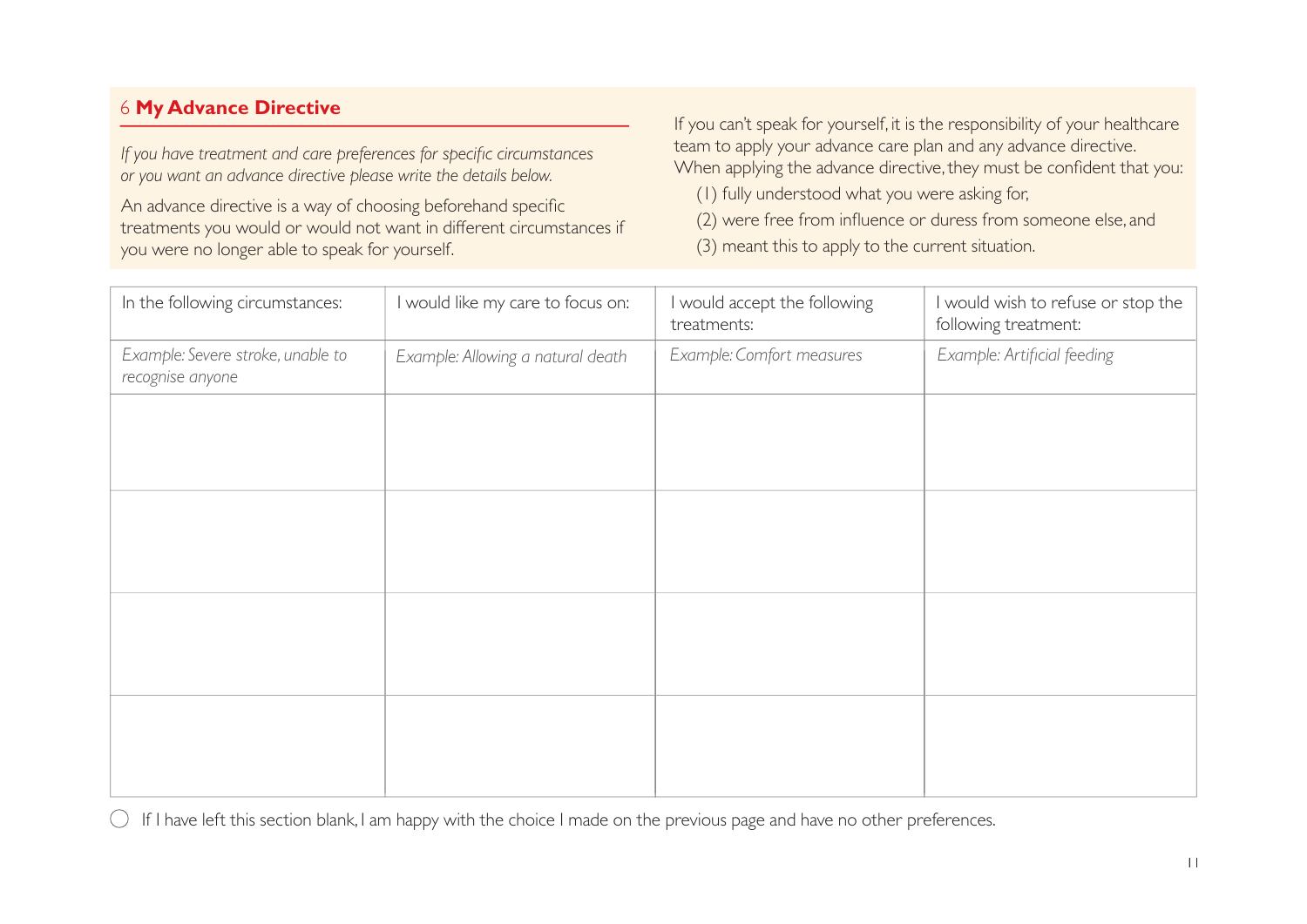#### 6 **Signatures**

Your health care team has a responsibility to follow your wishes. Signing this section is optional, but it helps show your healthcare team you fully understand what you are stating. The doctor leading your care will be more confident about using your plan if you sign and date it.

The healthcare professional who helped you complete your plan is also asked to sign it and provide their details.

Remember to share copies of your completed plan with your GP, nurse or specialist, your enduring power of attorney for personal care and welfare or your nominated spokesperson and important whānau and loved ones.

#### Your rights

Your rights as a patient are set out in the New Zealand Code of Consumer Rights.

- Under the Code advance directives and advance care plans do not need to be formal, written documents.
- They can include any treatments, not just life sustaining treatments.
- Your right to refuse treatment is set out in the New Zealand Bill of Rights Act (Section 11).
- If a healthcare provider violated this right, they would be guilty of a criminal offence.
- A person cannot demand a specific treatment or ask for anything that is illegal.

# By signing below, I confirm:

- I understand this is a record of my preferences to guide my healthcare team in providing appropriate care for me when I am unable to speak for myself
- I understand treatments that would not benefit me will not be provided even if I have specifically asked for them.
- I agree that this advance care plan can be in electronic format and will be made available to all healthcare providers caring for me.

|  | ×<br>. .<br>×<br>۰, |
|--|---------------------|
|--|---------------------|

| .       |           |      |
|---------|-----------|------|
| Address |           |      |
| Phone   | Signature | Date |

#### Healthcare professional who assisted me

By signing below the healthcare professional confirms that:

- I am competent at the time I created this advance care plan.
- We discussed my health and the care choices I might face.
- I have made my advance care plan with adequate information.
- I made the choices in my advance care plan voluntarily.

#### Healthcare Practitioner

| Facility/organisation |           |      |
|-----------------------|-----------|------|
| Designation           |           |      |
| Phone                 | Signature | Date |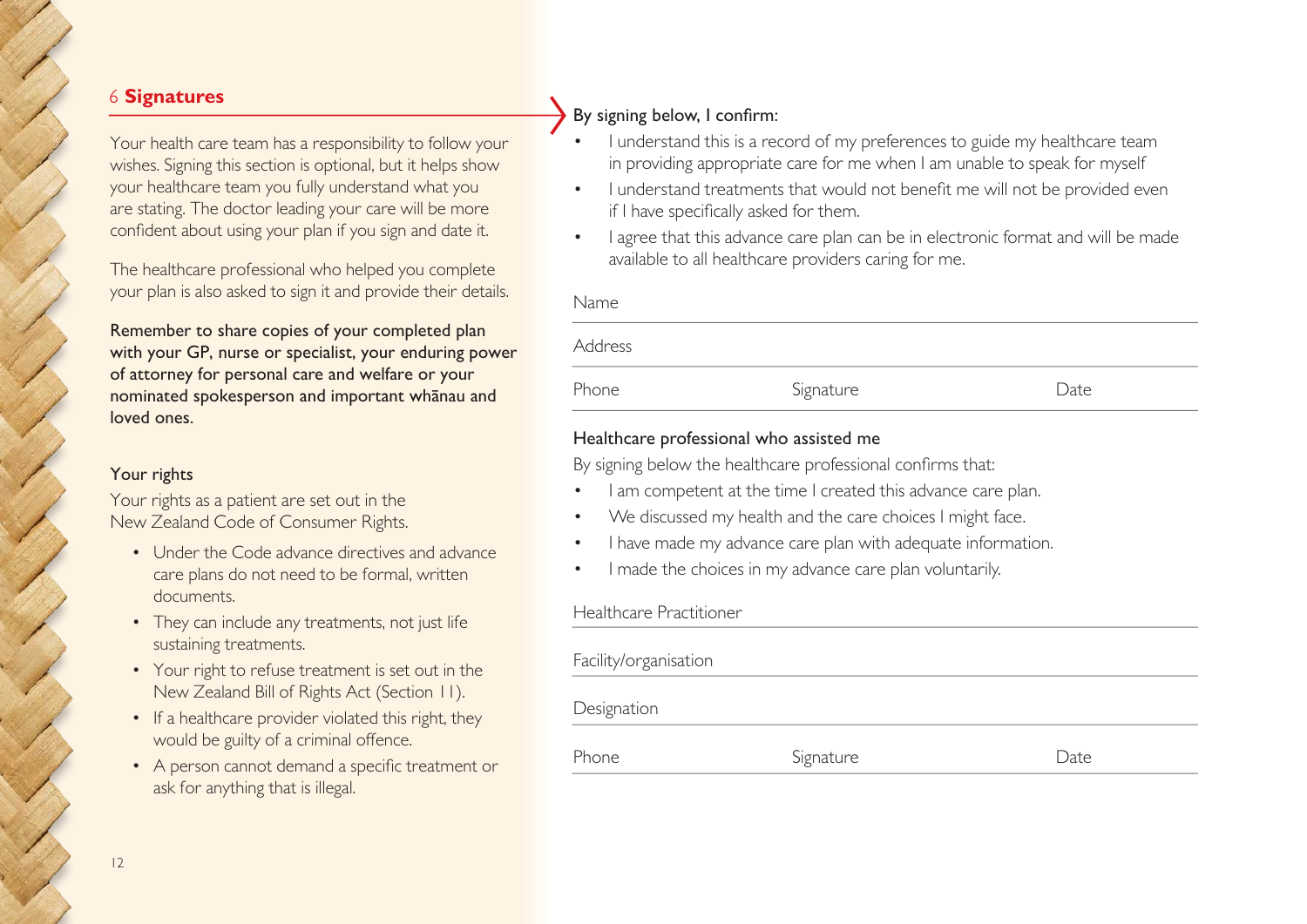# 7 **After my death**

Have you considered organ and tissue donation?

Donated organs and tissues can help others to live and to have an improved quality of life. For further information go to: Organ Donation New Zealand: www.donor.co.nz

Have you considered leaving your body to medical science?

There are specific processes and forms that need to be completed. For further information contact the Auckland or Otago School of Medicine.

Do you have any body parts that need to be returned to you?

Immediately after death or in the time between death and your funeral, are there any rituals you would like performed?

Is it important where your body is kept?

For your funeral or farewell:

- Do you have preferences for your death announcement?
- Do you have any ideas or preferences for your funeral or farewell?
- Do you already have a prepaid funeral or life celebration plan. If so, with who?
- Are there songs you would like sung or things you wish people to know?



My wishes for organ and tissue donation:

My wishes for caring for my body immediately after death:

After I die I would like to be:  $\bigcirc$  Buried  $\bigcirc$  Cremated

For my funeral or tangi I would like:

I would like my last resting place to be:

This is important to me because:

 $\bigcap$  I don't mind. I would like the decision to be made by: